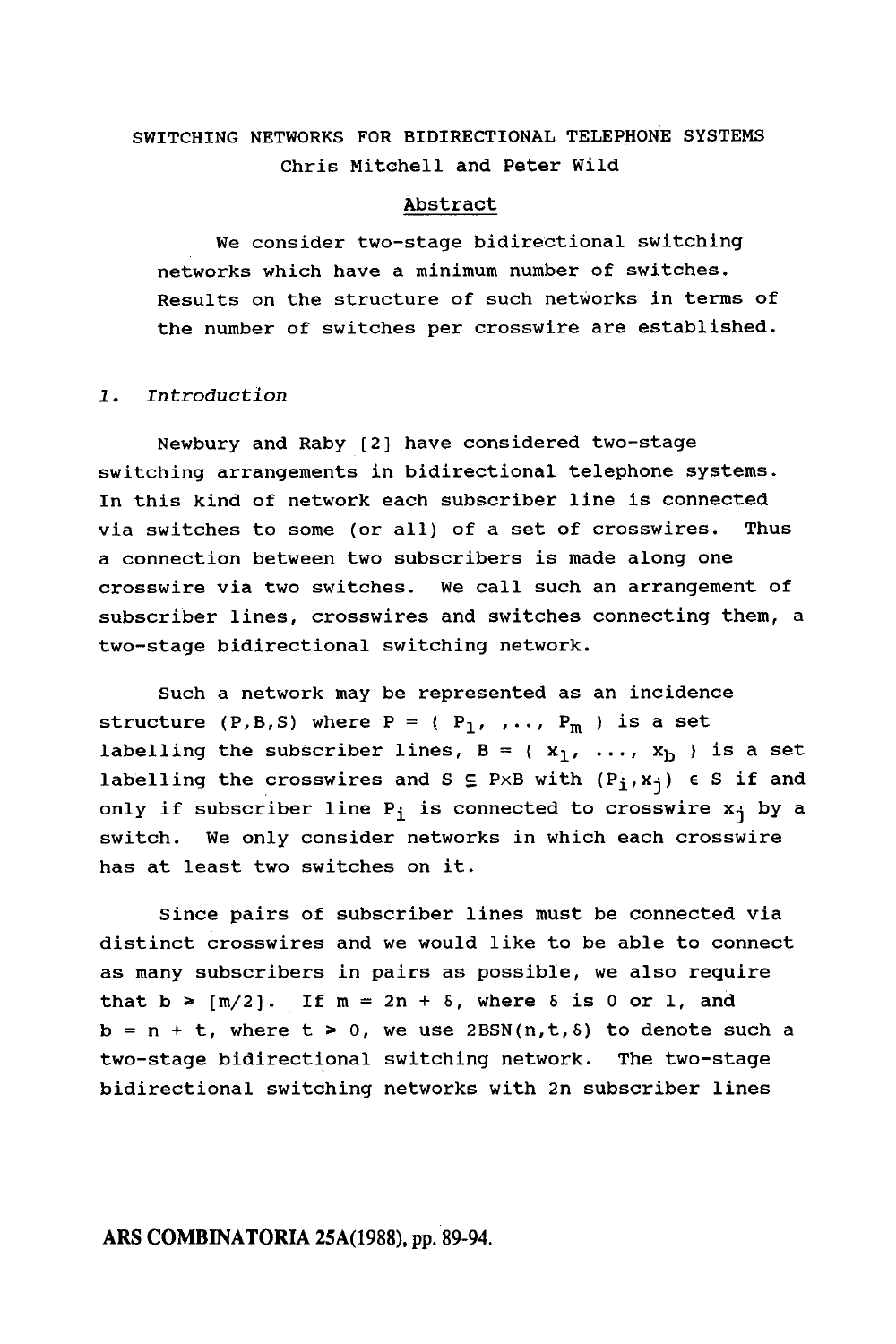and n crosswires denoted by 2BSN(n) in [1] are here denoted by 2BSN(n,O,O).

Of interest is the minimum number of switches required to ensure that for any n disjoint pairs of subscriber lines there is an assignment of distinct crosswires to the pairs such that each pair may be connected via the crosswire assigned to it. A 2BSN $(n,t, \delta)$  with this property is called rearrangeably non-blocking (or rearrangeable) and is denoted  $R2BSN(n,t, \delta)$ . In this paper we consider  $R2BSN(n,t, \delta)$  with  $t = 0$  and  $t = 1$ , and show that the minimum number of switches requirement puts strong conditions on the number of switches that the individual crosswires may contain.

### 2. R2BSN(n, 0, 8)

We extend the results of  $[1]$  to cover the case  $\delta$ 

LEMMA 2.1. Let  $D = (P, B, S)$  be an R2BSN(n, 0, 8). Then for each crosswire in B there are at most  $n-1$  subscriber lines not connected to it by a switch.

Proof. Suppose  $x_i \in B$  is not connected to n subscriber. lines. Without loss of generality we may assume these are  $P_1$ , ...,  $P_n$ . Then  $\{P_1, P_{n+1}\}$ , ...,  $\{P_n, P_{2n}\}$  is a collection of n disjoint pairs of subscriber lines such that crosswire  $x_j$  does not connect any of them. Since B contains only n crosswires these n disjoint pairs cannot be connected via distinct crosswires. But D is rearrangeable, so no such  $x_j$ exists. D

LEMMA 2.2. Let  $D = (P, B, S)$  be an R2BSN(n, 0, 8). Then there at most one crosswire in B which is not connected to n-l subscriber lines by a switch.

Proof. Suppose there are two such crosswires,  $x_1, x_2$  say Without loss of generality we may assume that  $x_1$  is not connected to  $P_1$ , ...,  $P_{n-1}$  and  $x_2$  is not connected to  $P_1$ , ...,  $P_S$ ,  $P_n$ , ...,  $P_{2n-2-s}$ , where  $0 \leq s \leq n-1$ . Then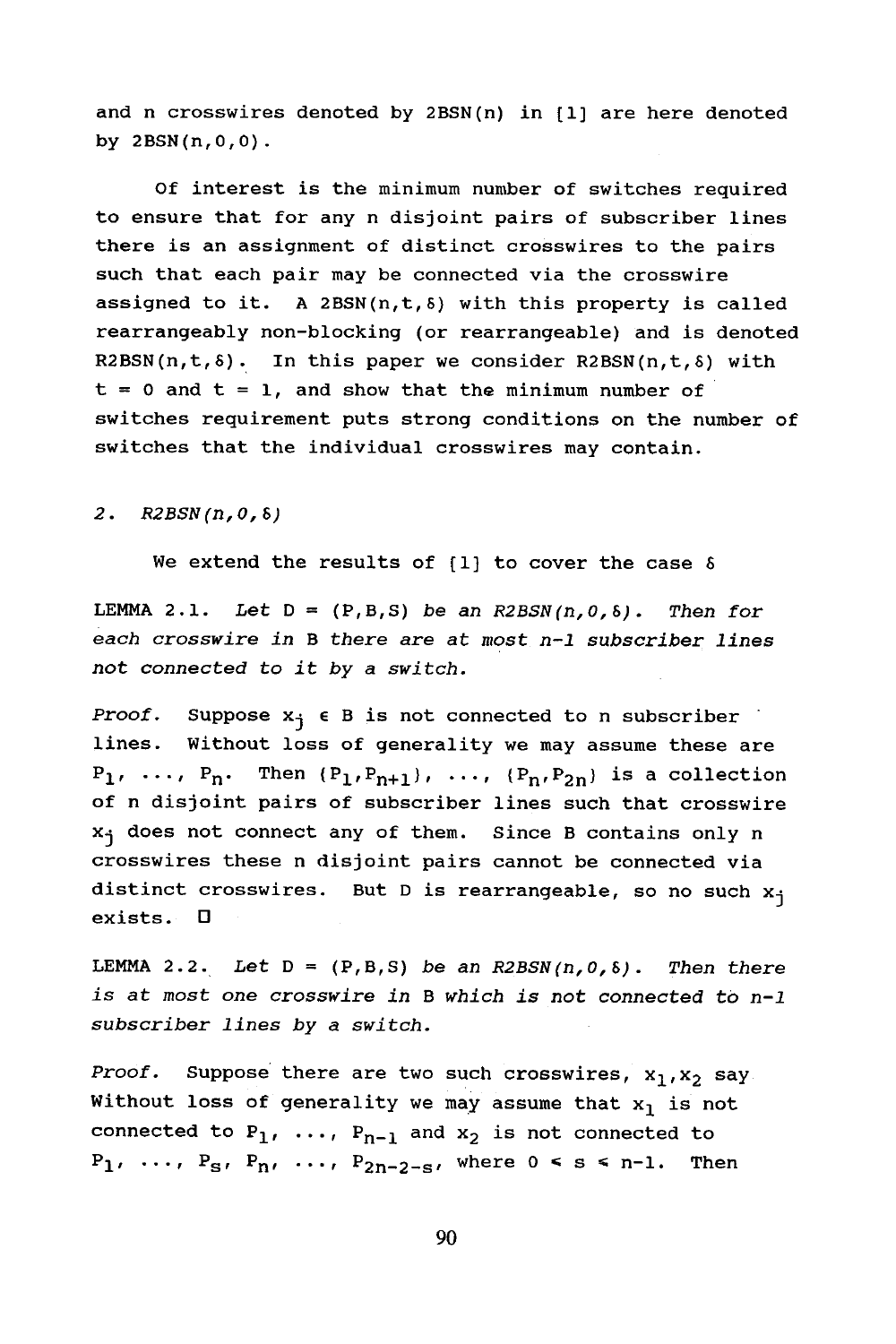$(P_1, P_{2n-1-s})$ , ...,  $\{P_s, P_{2n-2}\}\$  and

 ${P_{s+1},P_n}$ , ...,  ${P_{n-1},P_{2n-2-s}}$  form a collection of n-1 disjoint pairs of subscriber lines such that neither  $x_1$  nor X2 connects any of them. Since B contains only n crosswires these disjoint pairs cannot be connected via distinct crosswires. But D is rearrangeable, and so there can exist at most one such crosswire.  $\square$ 

PROPOSITION 2.3. Let  $D = (P, B, S)$  be an R2BSN(n,0,8). Then  $|S| \ge n^2 + (2+8)n - 1$ . If equality holds then exactly one crosswire contains  $n + 1 + \delta$  switches, and the other  $n-1$ crosswires each contain  $n + 2 + \delta$  switches.

Proof. By Lemma 2.1 each crosswire contains at least  $2n + \delta$  $-(n-1) = n + 1 + \delta$  switches, and by Lemma 2.2 at most one has exactly  $n + 1 + \delta$  switches. Thus  $|S|$  > (n+1+5) + (n-1) (n+2+5) =  $n^2$  + (2+5)n - 1. 0

In [1] an R2BSN(n,0,0) with  $n^2 + 2n - 1$  switches is constructed for every n. The following result shows that there also exist R2BSN(n,0,1) with  $n^2 + 3n - 1$  switches for every n.

PROPOSITION 2.4. Let  $D = (P, B, S)$  be an R2BSN(n,0,0). Let  $P' = P$  u {P<sub>2n+1</sub>}, B' = B, and S' = S u {(P<sub>2n+1</sub>, x<sub>j</sub>): x<sub>j</sub> \epsil}. Then  $D' = (P', B', S')$  is an R2BSN(n, 0, 1) with  $|S'| = n^2 + 3n - 1$ .

Proof. Let  $A_1$ , ..,  $A_n$  be n disjoint pairs of subscriber lines in P'. First suppose  $P_{2n+1} \notin A_1 \cup ... \cup A_n$ . Then  $A_1$ , ...,  $A_n$  are n disjoint pairs of subscriber lines in P and so there are n distinct crosswires in  $B = B'$  which connect them.

Now suppose  $P_{2n+1} \in A_1 \cup ... \cup A_n$ . Without loss of generality we may assume that  $A_1 = {P_1, P_{2n+1}}$  and that  $P' - (A_1 \cup ... \cup A_n) = (P_{2n})$ . Put  $A_1' = (P_1, P_{2n})$ . Then  $A_1'$ ,  $A_2$ , ...,  $A_n$  are n disjoint pairs of subscriber lines in P. Hence they are connected via distinct crosswires. Since the crosswire connecting  $P_1$  and  $P_{2n}$  also connects  $P_1$  and

91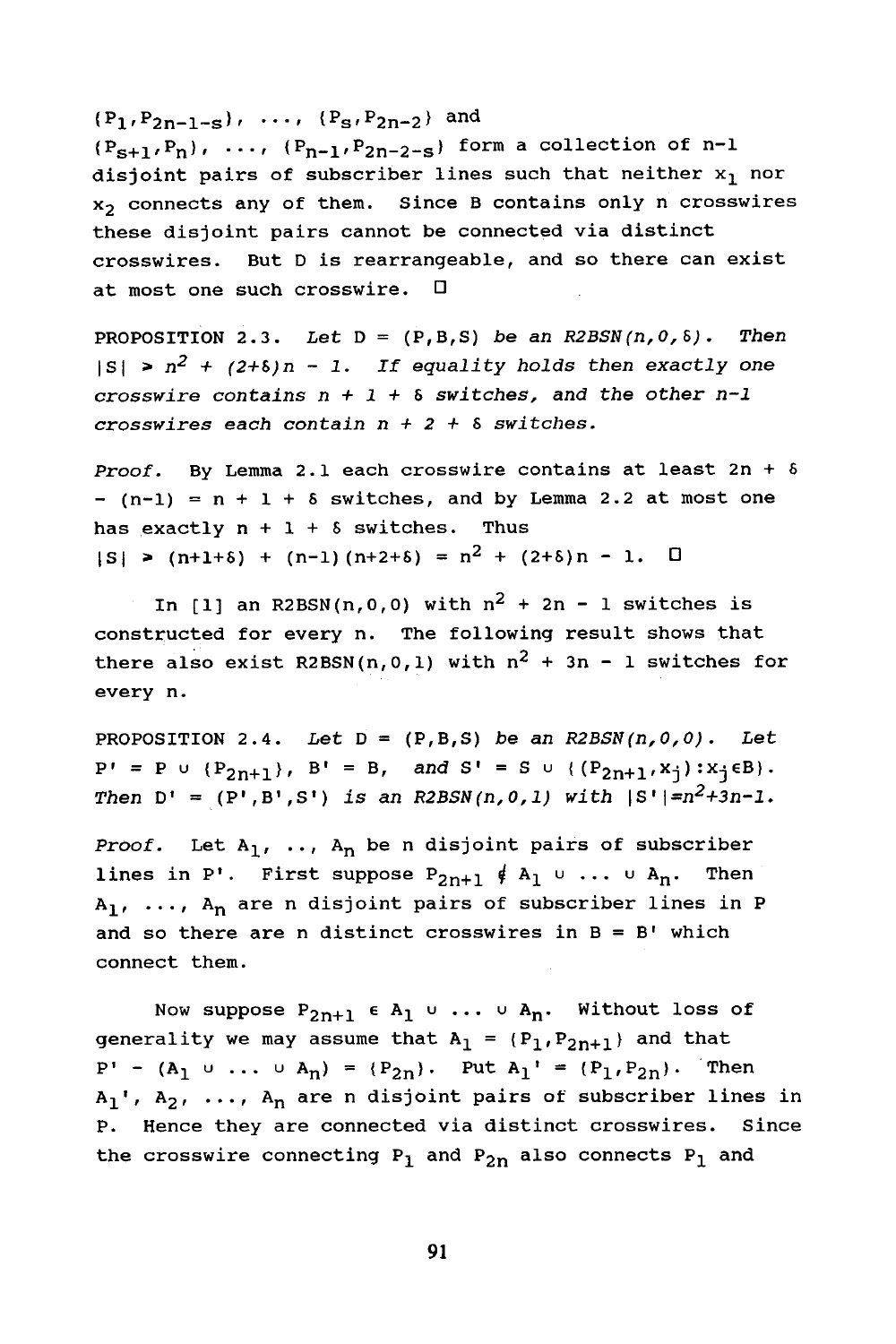$P_{2n+1}$ , the n disjoint pairs  $A_1$ , ...,  $A_n$  are also connected via distinct crosswires. It follows that D' is rearrangeable and so is an R2BSN(n,  $0, 1$ ).  $\Box$ 

3.  $R2BSN(n, 1, 8)$ 

We consider the structure of an R2BSN(n, 1, 8) having at most  $n^2$  + (2+6)n - 1 switches, i.e. the minimum number of switches for an R2BSN(n,O,&).

LEMMA 3.1. Let  $D = (P, B, S)$  be an R2BSN(n, 1, 8). Then there is at most one crosswire in B which is not connected to n subscriber lines by a switch.

Proof. Suppose there are two such crosswires. Without loss of generality we may suppose that  $x_1$  is not connected to  $P_1$ , ...,  $P_n$  and  $x_2$  is not connected to  $P_1$ , ...,  $P_S$ ,  $P_{n+1}$ , ...,  $P_{2n-S}$  where  $0 \leq s \leq n$ . Then  ${P_1, P_{2n+1-s}}, \ldots, {P_s, P_{2n}}$  and  ${P_{s+1}, P_{n+1}}$ , ...,  ${P_n, P_{2n-s}}$ are n disjoint pairs of subscriber lines none of which are connected via  $x_1$  or  $x_2$ . Since B contains only n+1 crosswires, these n disjoint pairs cannot be connected via distinct crosswires. But D is rearrangeable, so there is at most one such crosswire.  $\square$ 

An R2BSN(n,1,5) in which every crosswire contains at least n+1+6 switches has at least (n+1) (n+1+6) =  $n^2$  + (2+6)n + 1+5 switches. Thus, in an R2BSN(n,1,5) with at most  $n^2$  + (2+8)n - 1 switches, some crosswire,  $x_1$  say, is connected to  $s < n-1$  subscriber lines. Moreover there must be at least s+1 other crosswires which contain exactly  $n+1+5$ switches.

LEMMA 3.2. Let  $D = (P, B, S)$  be an R2BSN(n, 1, 8) with at most  $n^2$  + (2+8)n - 1 switches. Suppose crosswire  $x_1$  contains  $s \leq n-1$  switches, and two crosswires, each containing n+1+8  $switches$  are connected to  $r$  common subscriber lines. Then  $3+8 < r < n+8$  and  $s > min( r+1+8, n+2+8-r)$ .

92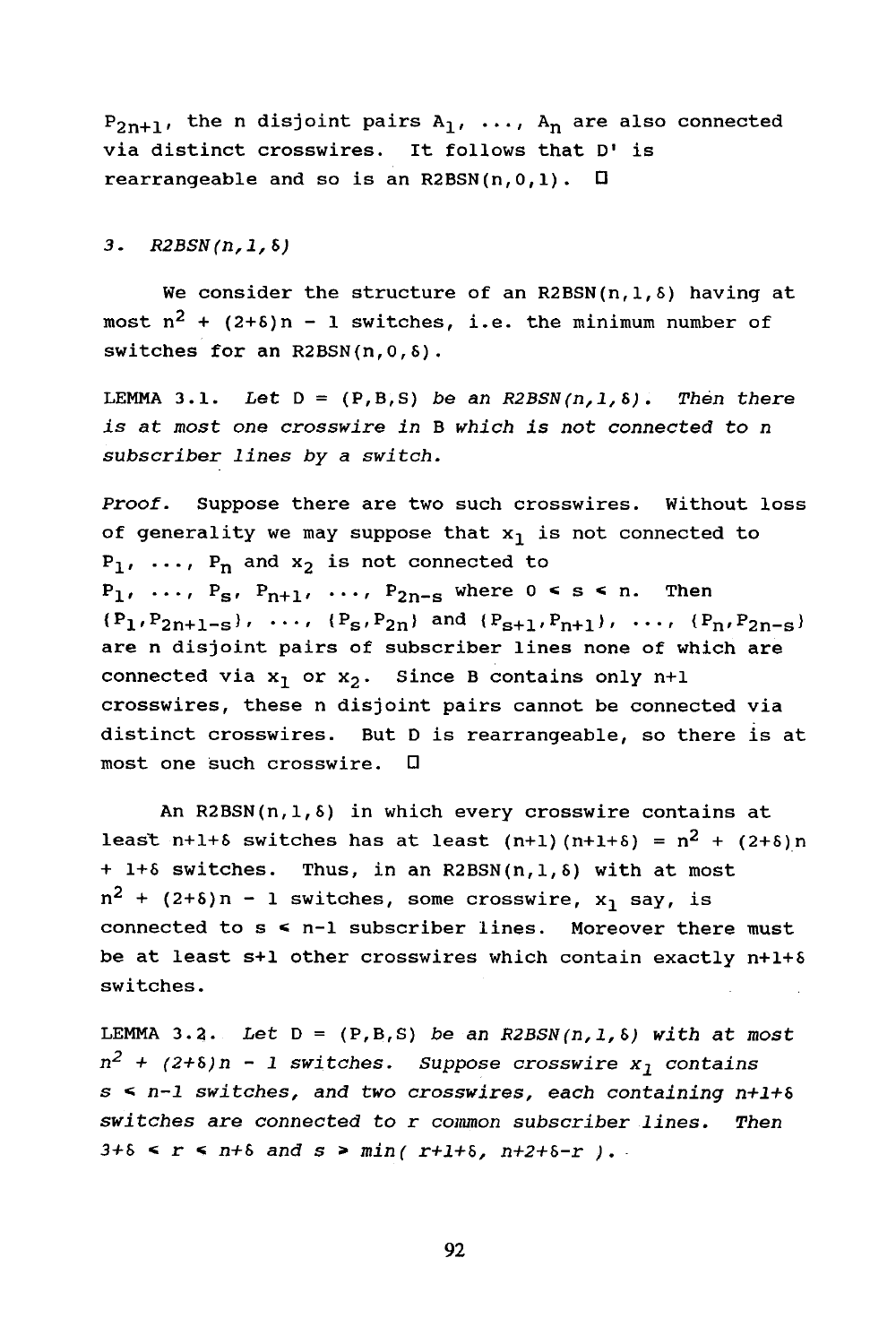**Proof.** Put  $u = n + 1 + 8$ . We note that at least  $s+1 \ge 3$ crosswires contain u switches. Without loss of generality suppose that  $x_2$  is connected to  $P_1$ , ...,  $P_u$  and  $x_3$  is connected to  $P_1$ , ...,  $P_r$ ,  $P_{u+1}$ , ...,  $P_{2u-r}$ . We first show that  $3 + \delta \leq r \leq n + \delta$ .

As  $2u-r = 2n + 2 + 2\delta - r$   $\leq$   $2n + \delta$ , we have  $r > 2 + \delta$ If  $r = 2 + \delta$  then for any permutation f of { u+1, ..., 2n+8 } the n pairs  $(P_1,P_2)'$ ,  $(P_{3+6},P_{f(u+1)})'$ , ..  $(P_u, P_{f(2n+δ)})$  are disjoint, and only the pair  $(P_1, P_2)$  is connected via  $x_2$  or  $x_3$ . Since D is rearrangeable the crosswire  $x_1$  must connect one of the pairs  $(P_i,P_{f(n-1+i)})$ . Since this is true for every f it follows that  $x_1$  is connected to at least n of the subscriber lines  $P_{3+\delta}$ , ...,  $P_{2n+\delta}$ . But  $x_1$  contains only  $s \leq n-1$  switches. Hence  $r > 3 + 8$ .

Now  $r$   $\leq u = n + 1 + \delta$ . If  $r = n + 1 + \delta$  then for any  $(2+5)$ -subset A of  $(1,\ldots,u)$  and any bijective mapping f :  $(1,...,u)-A$   $\rightarrow$   $(u+1,...,2n+8)$  the pairs  $(P_i,P_i)$ , i,j  $\in$  A, and  $(P_S, P_{f(S)})$ , s  $\epsilon$   $\{1, \ldots, u\}$ -A, are disjoint, and only the pair  $(P_i,P_j)$  is connected via  $x_2$  or  $x_3$ . It follows that  $x_1$ connects one of the pairs  $(P_S, P_{f(S)})$  for every A and f, and hence contains at least  $n + 2 + \delta$  switches. But  $x_1$  contains only  $s \leq n-1$  switches and hence  $r \leq n + \delta$ .

Now suppose  $3 + \delta \le r \le n + \delta$ . Then for any  $(2+5)$ -subset A of  $(1,\ldots,r)$  and bijective mappings f :  $(1, ..., r)-A \rightarrow (2u-r+1, ..., 2n+5)$  and  $g : {r+1, ..., u} \rightarrow {u+1, ..., 2u-r}$ , the n pairs  $(P_1, P_1)$ ,  $i,j \in A$ ,  $\{P_S, P_{f(s)}\}$ ,  $s \in \{1, ..., r\}$ -A, and  $\{P_S, P_{g(s)}\}$ , s  $\epsilon$  (r+1,...,u), are disjoint, and only the pair (P<sub>i</sub>,P<sub>j</sub>) are connected via  $x_2$  or  $x_3$ . Hence for every A, f and g, the crosswire  $x_1$  connects one of the pairs  $(P_S, P_{f(S)})$  or one of the pairs  $(P_S, P_{g(s)})$ . It follows that  $x_1$  is either connected to at least r+l+5 of the subscriber lines  $P_1$ , ...,  $P_r$ ,  $P_{2u-r+1}$ , ...,  $P_{2n+5}$ , or to at least